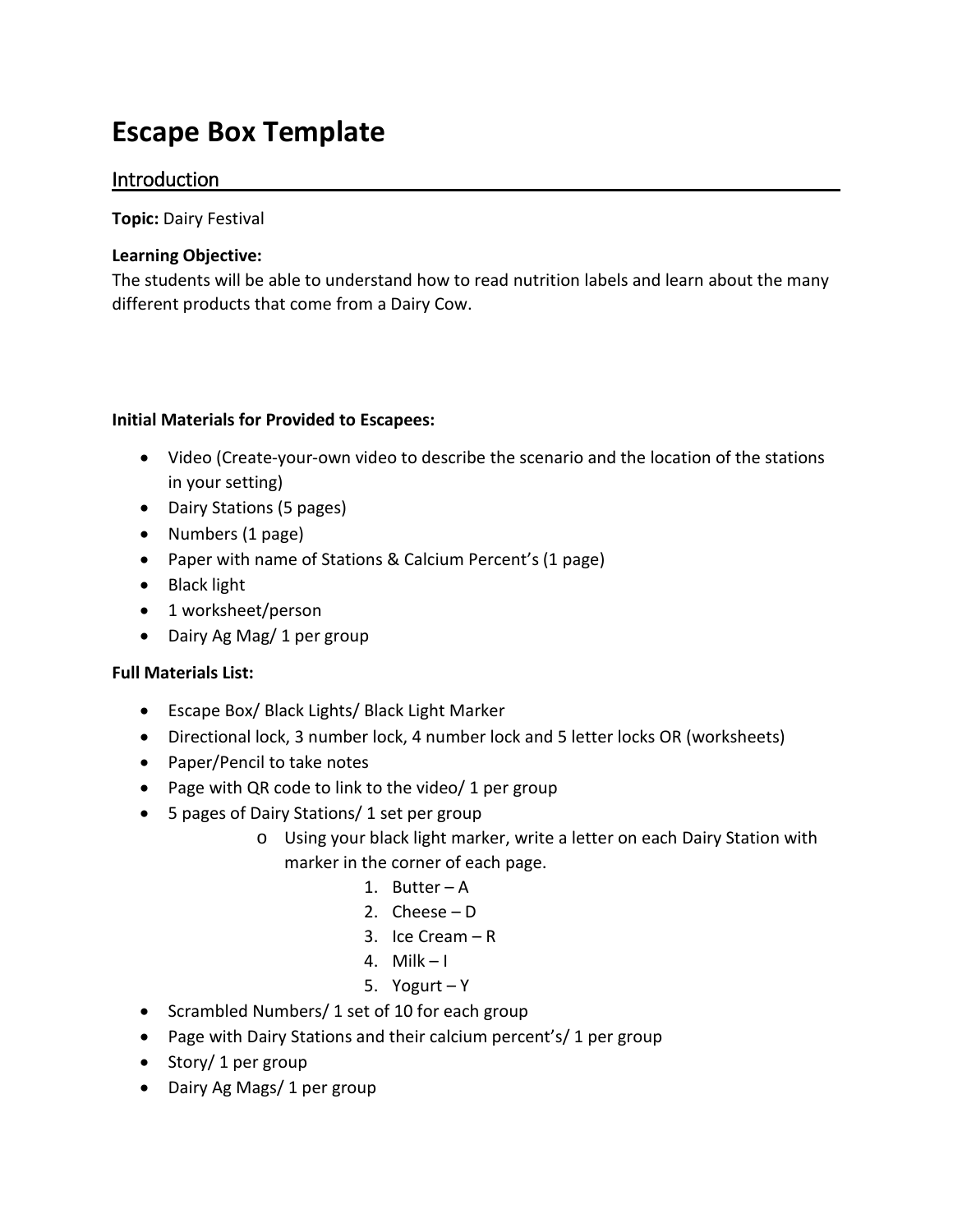#### Story

#### **Storyline Objective:**

Help Nancy and Jill solve the puzzles to unlock the box to find FREE ALL DAY passes to ride as many rides as they want from 10 am- 10 pm.

#### **Story Background:**

#### *How did they get in this situation? Why are their clues to follow?*

Nancy and Jill have the entire day to spend at the Dairy Festival! They were given \$30.00, but were told that they could ONLY use the money to purchase Dairy products and they needed to come back with AT LEAST \$10.00. The first person they saw at the fair told them that if they visited ALL the Dairy stations in 30 minutes and followed the directions to each station correctly, that they would BOTH win FREE RIDES the entire day! They need your help to solve the puzzles while they are visiting each of these stations.

**Initial Instructions:**

See script above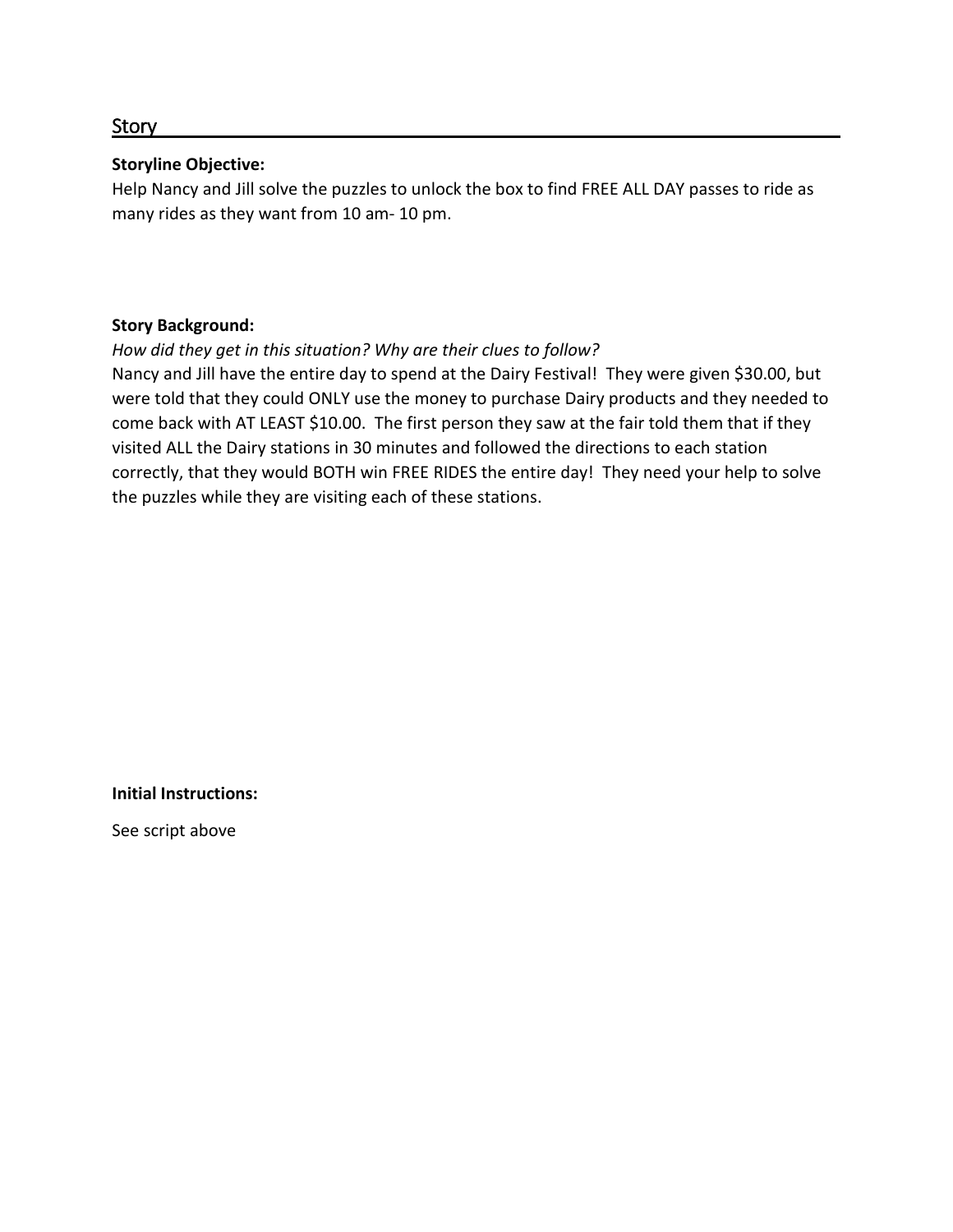### Puzzles

#### **Puzzle 1.** – Directional Lock

Solution: left, up, right, right

Materials: (Lock, Resources)

- Directional lock (or worksheet)
- QR Code to Video
- Map of the festival?  $\leftarrow$  Maybe! (If there isn't a way to watch the video)

#### Story Connection:

Visiting these stations will help the girls follow directions and learn more about Dairy.

#### Procedure:

Scan the QR Code, which will link you to the video where you will learn the directions you are to follow to get to the stations.

\*Special Note: Some directional locks are comprised of 5 inputs for the combination (i.e. the fivewheel lock similar to the letter lock). Possible accommodation for this type of lock includes:

- Include an "X" or blank space on fifth wheel and inform students ahead of time.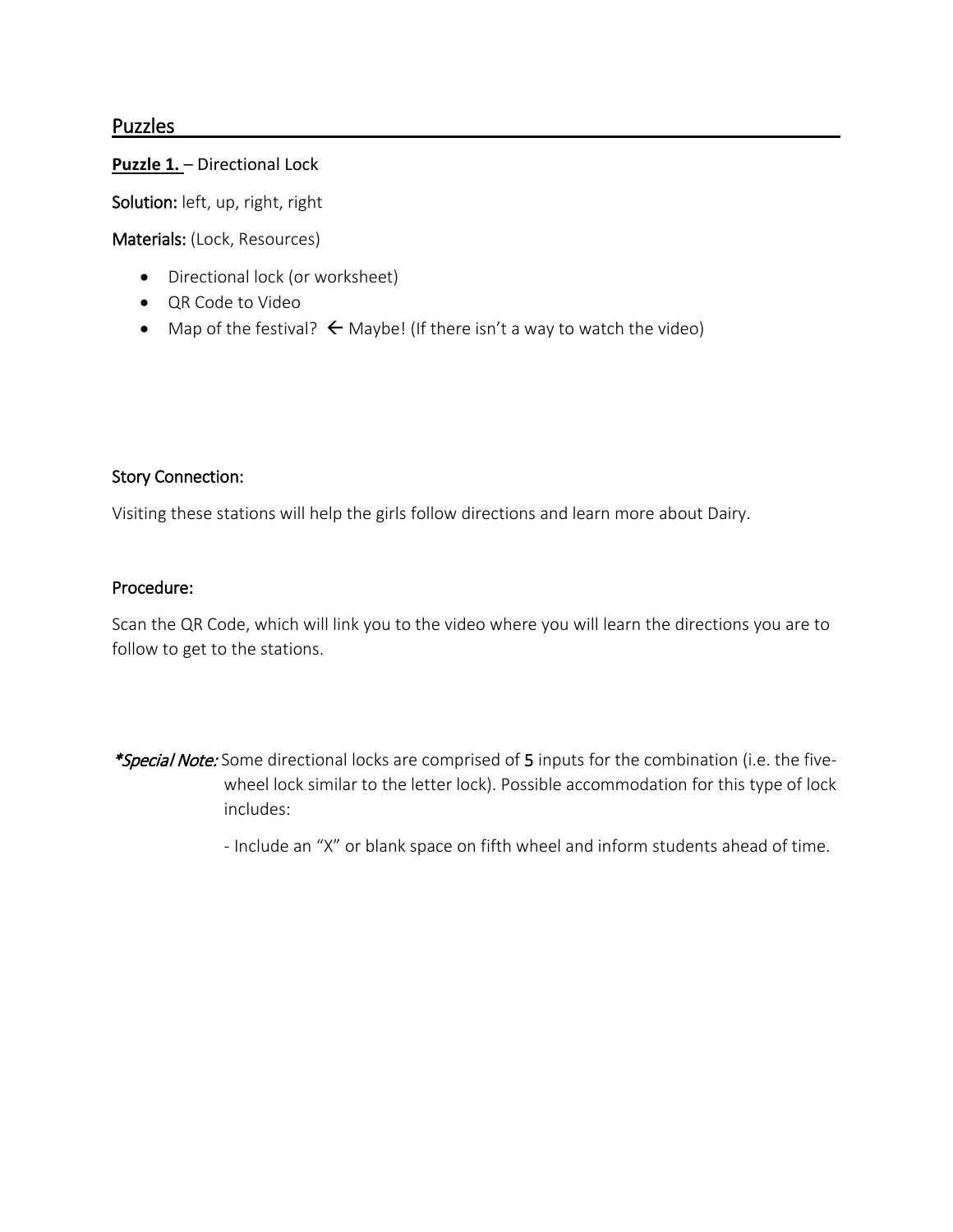#### **Puzzle 2.** – Word Lock

Solution: A-D-R-I-Y

Materials: (Lock, Resources)

- Black light and Black light marker
- 5 Dairy Station pages
- Video
- 5- Letter lock

#### Story Connection:

Visiting each station is very important as is following directions.

#### Procedure:

The girls will visit each station (in order). They will learn this order by listening to the video. On each station there will be an invisible marker with a letter. They will put those letters in order from which stations they were to visit. The letters COULD spell out Dairy, but that is a trick!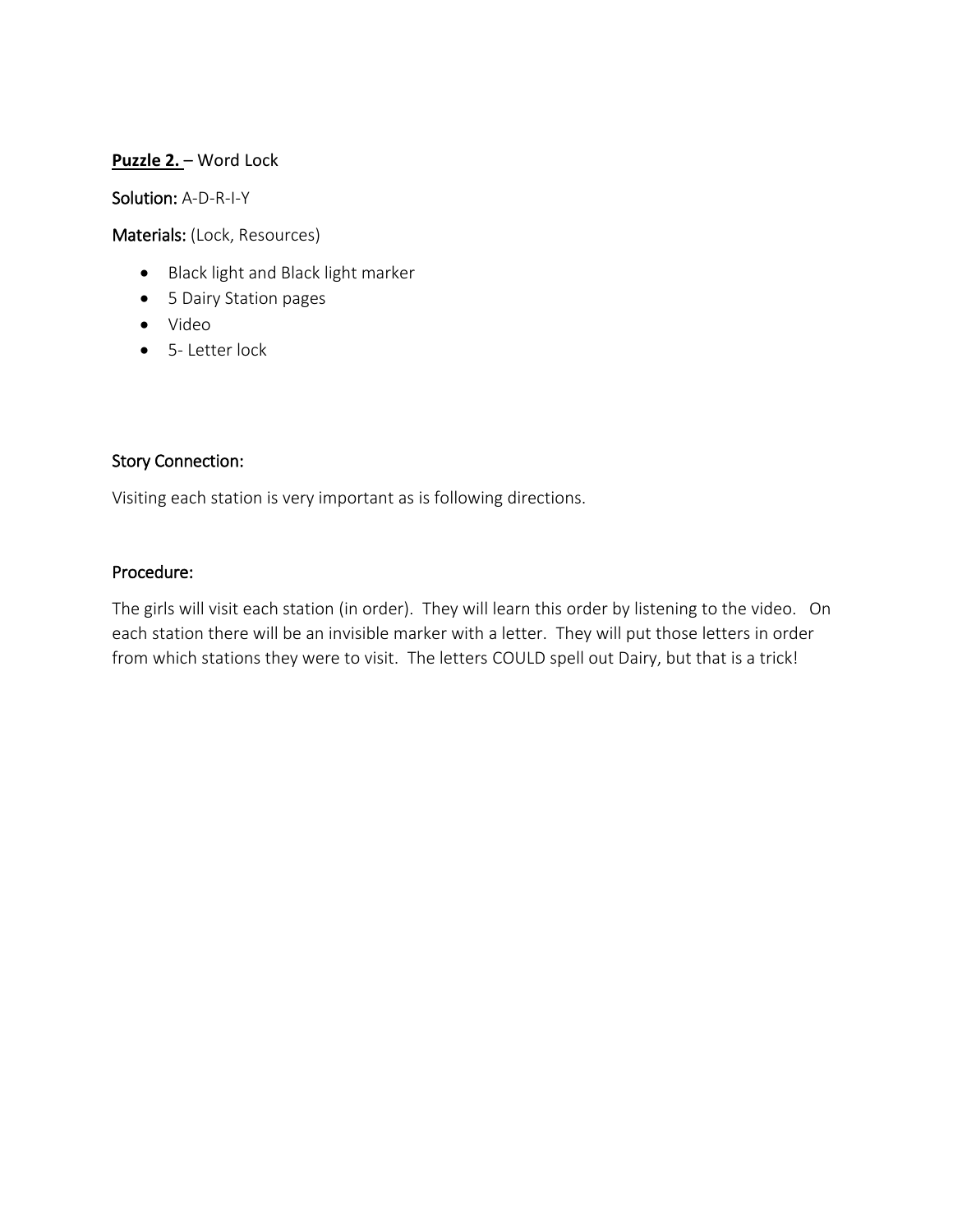## **Puzzle 3.** 3- Digit lock

Solution: 1-6-0

Materials: (Lock, Resources)

- 5 pages of Dairy Stations/ 1 per group
- 3- Digit number lock
- Separate sheet with Dairy Stations listed on one side and their calcium percent's on the other/ 1 per group

## Story Connection:

A very important part of visiting each of these Dairy stations (with your friend) is to learn about the nutritional value of milk.

#### Procedure:

They can begin by using their Dairy station pages to look at the nutrition labels for each product. There will be a separate sheet that has the stations listed on one side and a percent on the other side. They must find which ingredient the percent listed is for by comparing that sheet to the dairy station sheets. They also will multiply that percent by 2 because they are buying two of the products (one for them and one for their friend).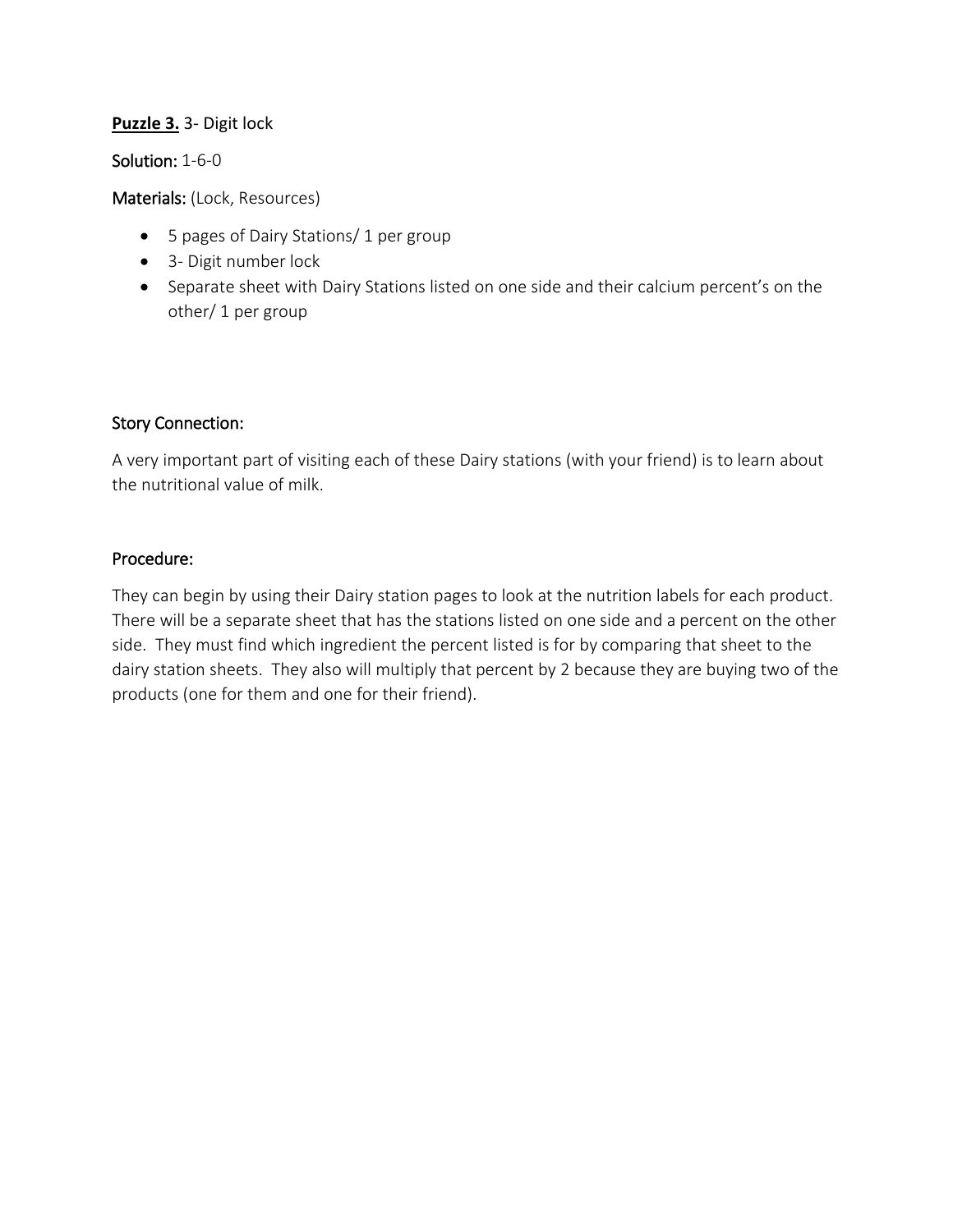#### **Puzzle 4.** 4-Digit Number Lock

Solution: 2-2-6-0

Materials: (Lock, Resources)

- 4-digit number lock
- 5 Pages of Dairy stations
- Scrambled numbers (10 per set)

#### Story Connection:

An important part about visiting each of these Dairy stations is not only to look at the nutrition label, but also the cost of each item.

#### Procedure:

They will have the 5 pages of stations that have the amount it costs for each Dairy item included on each station. They will go to each station with a friend and each purchase one item. They will multiply the amount by 2 to see how much each station will be (because they will be purchasing two items at each station with their \$30.00 they came to the festival with. They will add up their total amount spent and will come up with \$22.60. Included in the scrambled numbers will be \$11.30, which would be the amount they would have left over (trick).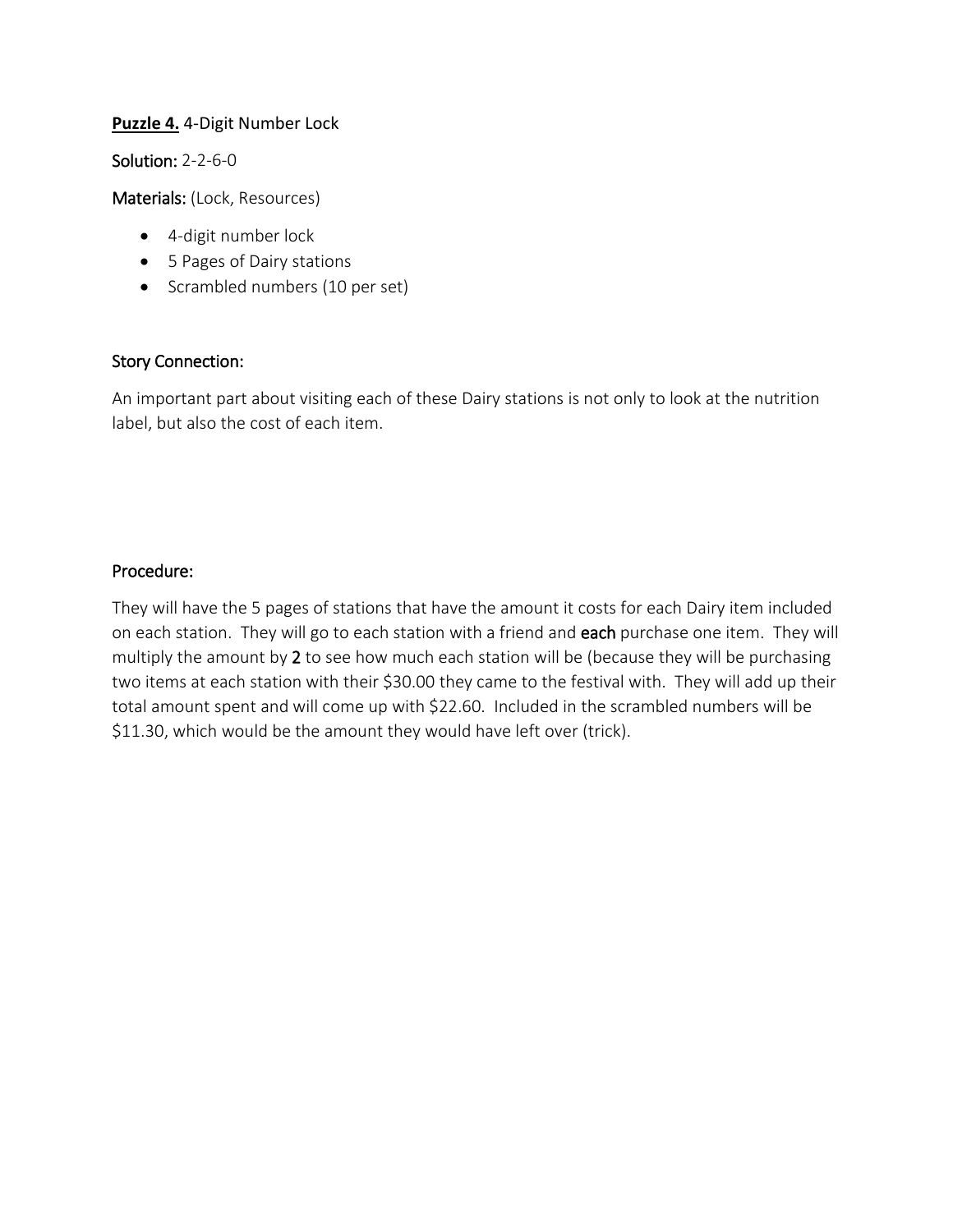

# **WELCOME TO THE BUTTER FACTORY**

## **What is butter?**

Butter is a dairy product made from churning cream. All butter sold commercially in the US must be made from pasteurized milk and be at least 80% butterfat milkfat.

## **What's the best way to cook with butter?**

Medium heat is best to allow the butter to enhance the flavors and perfectly brown the food you're cooking. High heat needs to be watched closely and may result in burned butter.



## **Today's Special:**

**Buttery Popcorn \$5**

## **Butter Nutrition:**

| <b>NUTRITION FACTS</b>                                                                                                                                                  |                  |
|-------------------------------------------------------------------------------------------------------------------------------------------------------------------------|------------------|
| Servings per container                                                                                                                                                  | About 32 per lb. |
| <b>Serving Size</b>                                                                                                                                                     | 1 Tbsp (14g)     |
| <b>Amount Per Serving</b>                                                                                                                                               |                  |
| Calories                                                                                                                                                                | 100              |
|                                                                                                                                                                         | % Daily Value    |
| Total Fat 11 a                                                                                                                                                          | 14 %             |
| Saturated Fat 7 g                                                                                                                                                       | 35%              |
| Trans Fat 0 g                                                                                                                                                           |                  |
| Cholesterol 30 mg                                                                                                                                                       | 10 %             |
| Sodium 90 mg                                                                                                                                                            | 4 %              |
| Total Carbohydrate 0 g                                                                                                                                                  | 0.96             |
| Dietary fiber 0 g                                                                                                                                                       | 0.96             |
| Total sugar 0 g                                                                                                                                                         |                  |
| Includes 0 g Added sugars                                                                                                                                               | 0%               |
| Protein 0 g                                                                                                                                                             |                  |
| Vitamin D 0 mca                                                                                                                                                         | 0.96             |
| Calcium 0 mg                                                                                                                                                            | 0.96             |
| Iron 0 mg                                                                                                                                                               | 0.96             |
| Potassium 0 mg                                                                                                                                                          | 0.96             |
| Vitamin A 90 mca                                                                                                                                                        | 10.96            |
| * The % Daily Values (DV) tells you how much a nutrient in a serving of food contributes<br>to a daily diet. 2,000 calories a day is used for general nutrition advice. |                  |
| Claim:                                                                                                                                                                  |                  |
| Gluten Free                                                                                                                                                             |                  |

## **THE BUTTER FACTORY**

100 Melted Ln. Buttertown, IL 55555 Butterfactory.com

> Open Monday – Friday 10 AM – 8 PM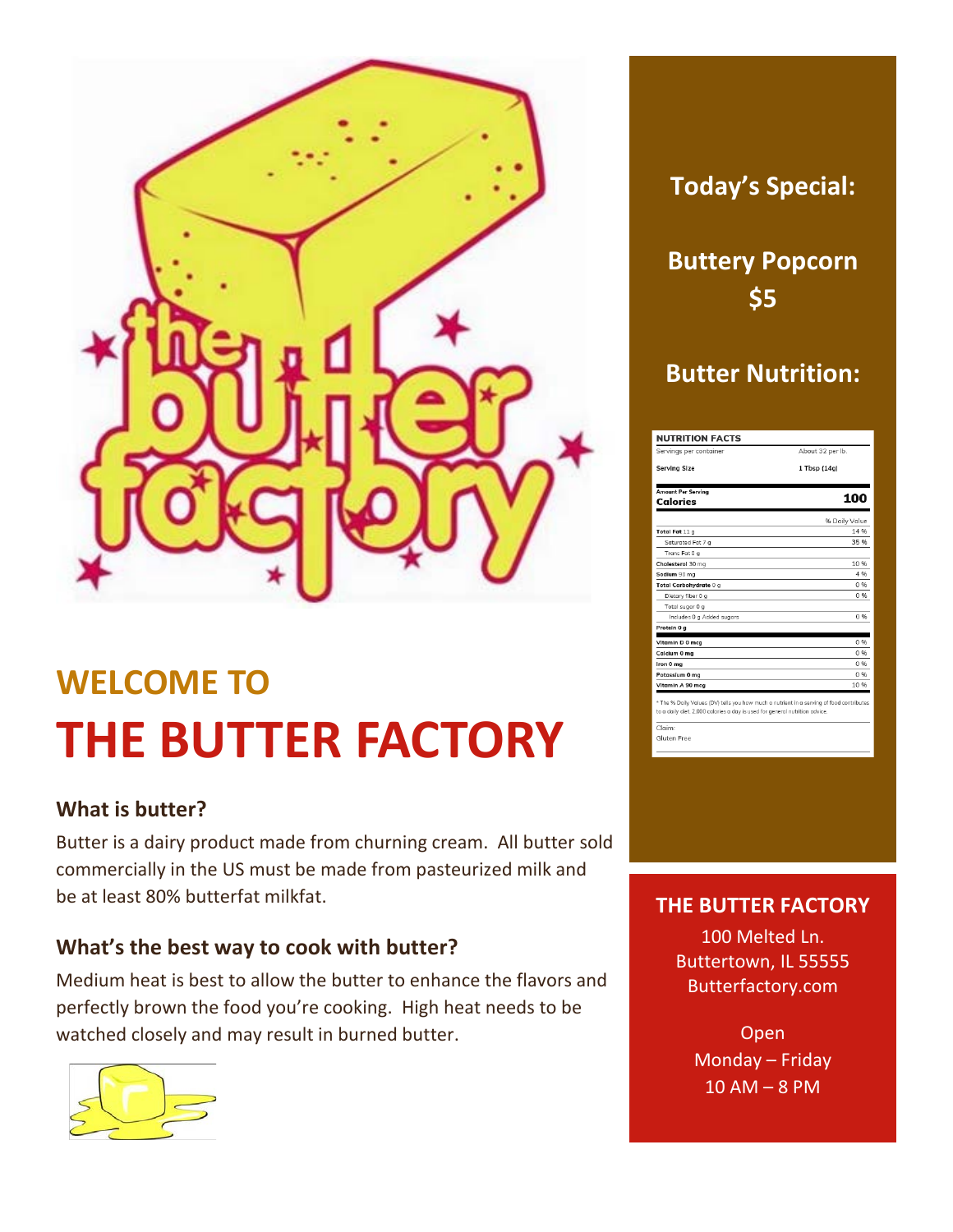

# **THE CHEESE SHACK**

## **It's a fact!**

Quality cheese begins with one key ingredient – quality milk. Before the cheesemaking process begins, incoming milk is first tested for quality and purity. It takes approximately 10 pounds of milk to make one pound of cheese!



## **Today's Special:**

## **String Cheese \$1.50**

| <b>Amount Per Serving</b>                                                                                                                                     |                                                                                                            |
|---------------------------------------------------------------------------------------------------------------------------------------------------------------|------------------------------------------------------------------------------------------------------------|
| Calories 80 Calories from Fat 50                                                                                                                              |                                                                                                            |
|                                                                                                                                                               | % Daily Value*                                                                                             |
| Total Fat 6g                                                                                                                                                  | 9%                                                                                                         |
| Saturated Fat 3.5g                                                                                                                                            | 17%                                                                                                        |
| Trans Fat Oo                                                                                                                                                  |                                                                                                            |
| Cholesterol 15mg                                                                                                                                              | 5%                                                                                                         |
| Sodium 200 ma                                                                                                                                                 | 8%                                                                                                         |
| Total Carbohydrate <1g                                                                                                                                        | 0%                                                                                                         |
| Dietary Fiber Og                                                                                                                                              | 0%                                                                                                         |
| Sugars Og                                                                                                                                                     |                                                                                                            |
| Protein 6g                                                                                                                                                    | 13%                                                                                                        |
| Vitamin A 4%                                                                                                                                                  | Vitamin C 0%                                                                                               |
| Calcium 20%                                                                                                                                                   | Iron 0%                                                                                                    |
| *Percent Daily Values are based on a 2,000<br>calorie diet. Your daily values may be higher<br>or lower depending on your calorie needs:<br>Calories:         | 2.000<br>2500                                                                                              |
| Tetal Fat<br>Less than<br>Sat Fat<br>Less than<br>Cholesterol<br>Less than<br>Sodium<br>Less than<br>Total Carb<br><b>Dietary Fiber</b><br>Calories per gram: | 65a<br>80a<br>20a<br>25g<br>300 <sub>mg</sub><br>300mg<br>2.400mg<br>2.400mg<br>300g<br>375a<br>25a<br>30a |

## **THE CHEESE SHACK**

201 Cow Blvd. Dairyville, IL 00000 Cheeseforyou.com

Open Monday – Friday 10 AM – 8 PM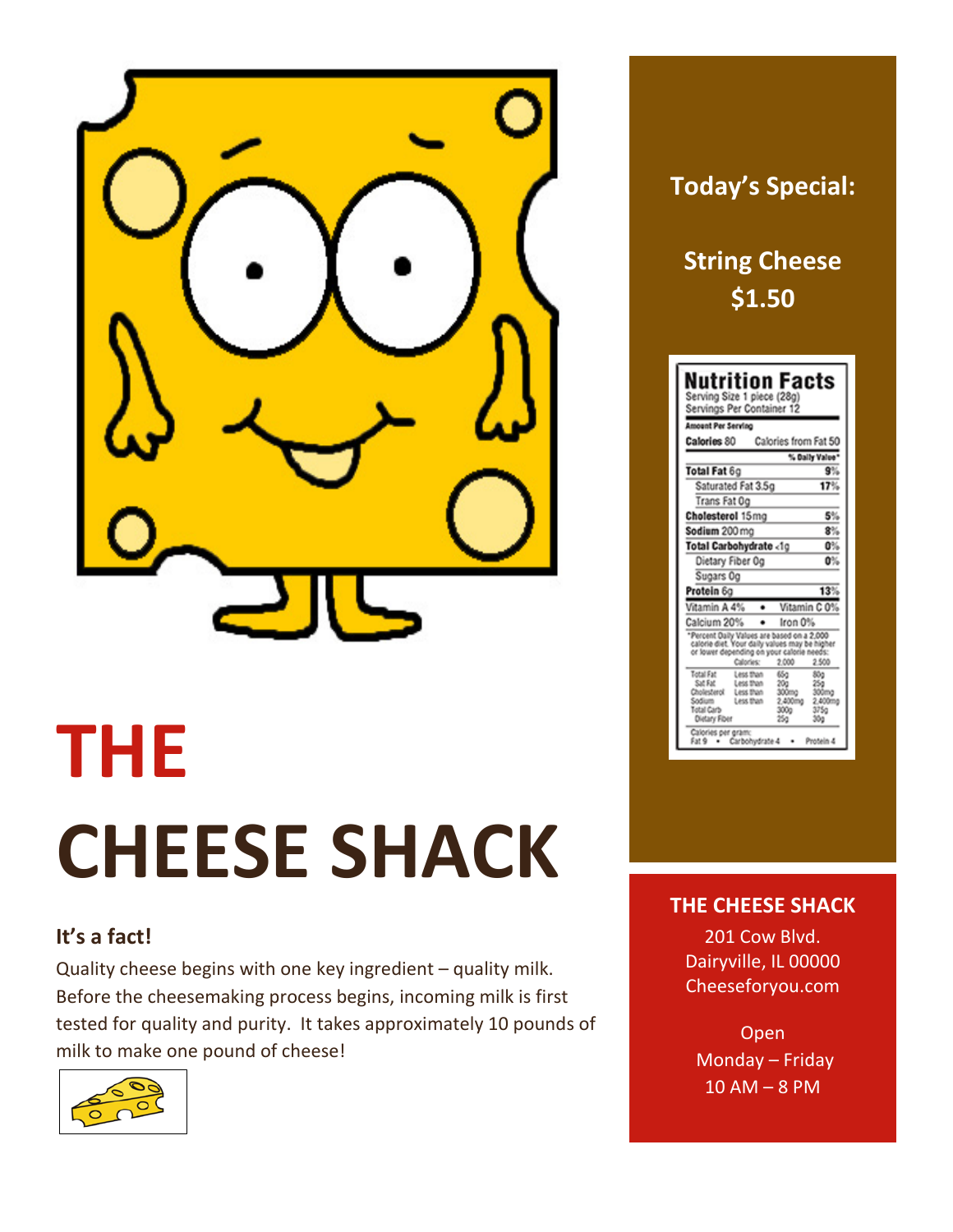

## PRARIE FARMS DAIRIES

## **Check the Facts!**

~Illinois dairy cows produce almost 2 billion pounds of milk per year

~Each day, a single dairy cow produces enough milk to fill about 99 school milk cartons

~The USDA recommends people age 9 or older to drink at least three cups of milk per day.

## 2% Reduced Fat Milk

1 Pint - \$1.30

# **Nutrition Facts**

Serving Size 1 Cup (240 mL) **Servings Per Container Amount Per Serving** Calories 120 Calories from Fat 45 % Daily Value\* Total Fat 5g  $8%$ Saturated Fat 3.5g 18% Trans Fat Og Cholesterol 25mg  $8%$ Sodium 120mg 5% Total Carbohydrate 11g 4% Dietary Fiber 0g  $0%$ Sugars 11g 16% Protein 8g Vitamin A 10% Vitamin<sub>C</sub>  $2%$ ٠ Calcium 30% · Vitamin D 25% ٠ Iron  $0\%$ Percent Daily Values are based on a 2,000 calorie diet. Your daily values may be higher or lower depending on your caloric needs: 2,000 2.500 Calories: Total Fat Less than 65g  $80<sub>g</sub>$  $25g$  $20g$ Sat Fat Less than 300mg 300mg Cholesterol Less than Sodium Less than 2,400mg 2,400mg 300g Total Carbohydrate 375g

## PRAIRIE FARMS

Carbohydrate 4

 $25g$ 

Protein 4

 $30<sub>g</sub>$ 

Dictary Fiber

Fat 9

Calories per gram:

 $\bullet$ 

1100 Broadway Carlinville, IL 62626

**icebox@prairiefarms.com**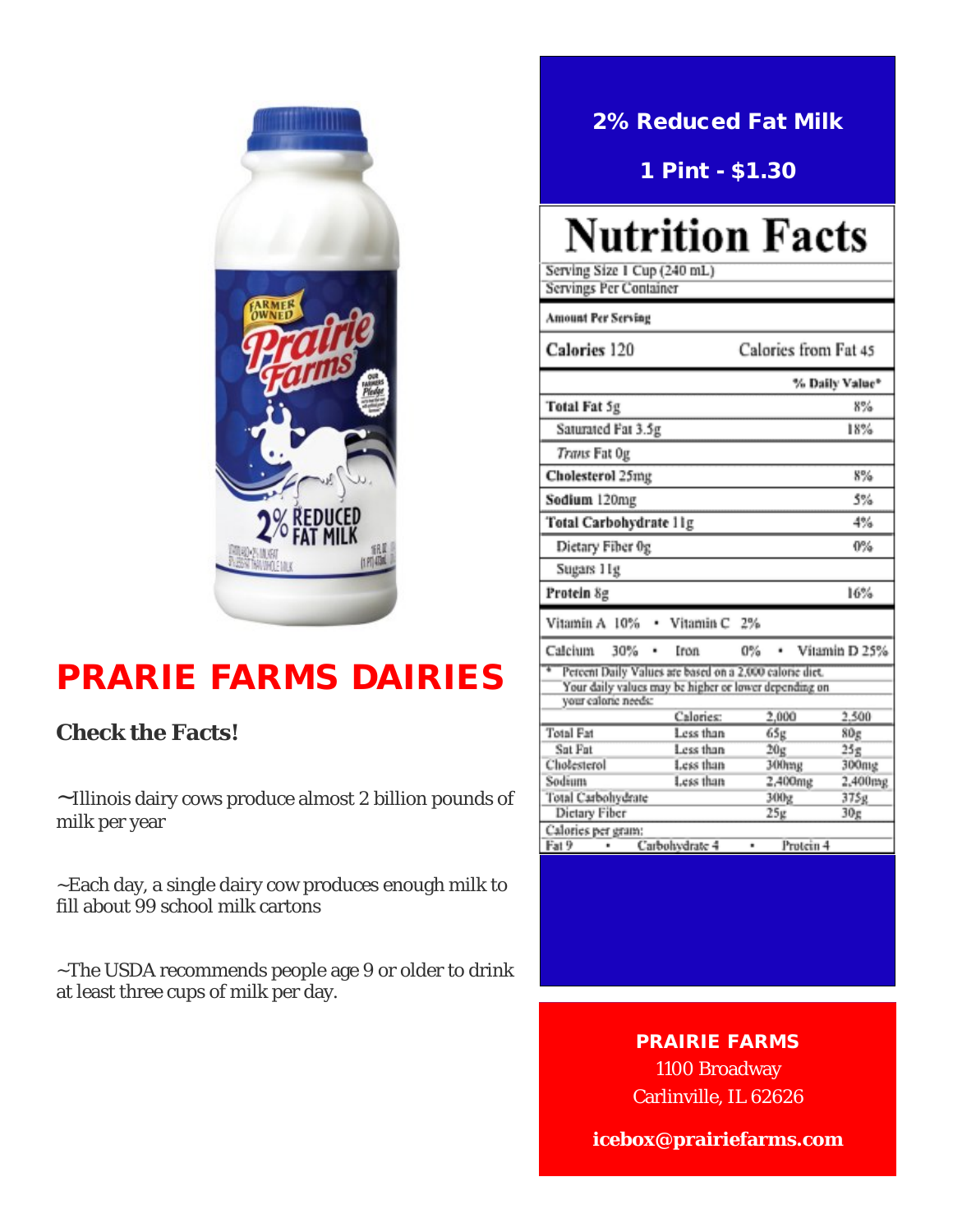

# SWEET TREATS ICE CREAM SHOPPE!

## **Here's the Scoop!**

~Illinois ranks #4 in ice cream production!

- ~It takes 12 pounds of milk to make 1 gallon of ice cream.
- ~The average American consumes 24 pounds of ice cream a year!



## Vanilla Ice Cream

1 Scoop~ \$2.50

## **Nutrition Facts**

Serving Size 1 3.0 oz cup (62g) Servings Per Container 12

| Calories 130                                                                                                                                          | Calories from Fat 60                                                  |                                                                                                |
|-------------------------------------------------------------------------------------------------------------------------------------------------------|-----------------------------------------------------------------------|------------------------------------------------------------------------------------------------|
|                                                                                                                                                       |                                                                       | % Daily Value*                                                                                 |
| Total Fat 7g                                                                                                                                          |                                                                       | 10%                                                                                            |
| Saturated Fat 4q                                                                                                                                      |                                                                       | 21%                                                                                            |
| Trans Fat 0g                                                                                                                                          |                                                                       |                                                                                                |
| Cholesterol 25mg                                                                                                                                      |                                                                       | 8%                                                                                             |
| Sodium 50mg                                                                                                                                           |                                                                       | 2%                                                                                             |
| <b>Total Carbohydrate 15g</b>                                                                                                                         |                                                                       | 5%                                                                                             |
| Dietary Fiber 0q                                                                                                                                      |                                                                       | 1%                                                                                             |
| Sugars 14g                                                                                                                                            |                                                                       |                                                                                                |
| Protein 3g                                                                                                                                            |                                                                       |                                                                                                |
| Vitamin A 6%                                                                                                                                          | Vitamin C 0%                                                          |                                                                                                |
|                                                                                                                                                       |                                                                       |                                                                                                |
| Calcium 10%<br>٠                                                                                                                                      | Iron 0%                                                               |                                                                                                |
| *Percent Daily Values are based on a 2,000 calorie<br>diet. Your daily values may be higher or lower<br>depending on your calorie needs:<br>Calories  | 2.000                                                                 | 2.500                                                                                          |
| <b>Total Fat</b><br>Less Than<br>Saturated Fat<br>Less Than<br>Less Than<br>Cholesterol<br>Less Than<br>Sodium<br>Total Carbohydrate<br>Dietary Fiber | 65g<br>20 <sub>a</sub><br>300mg<br>2.400mg<br>300 <sub>a</sub><br>25q | 80 <sub>Q</sub><br>25 <sub>a</sub><br>300 mg<br>2.400mg<br>375 <sub>q</sub><br>30 <sub>g</sub> |

SWEET TREATS ICE CREAM SHOP 204 Dairy Ave. Dairyville, IL 00000

**Hours** 

Monday-Saturday

11 AM-9 PM